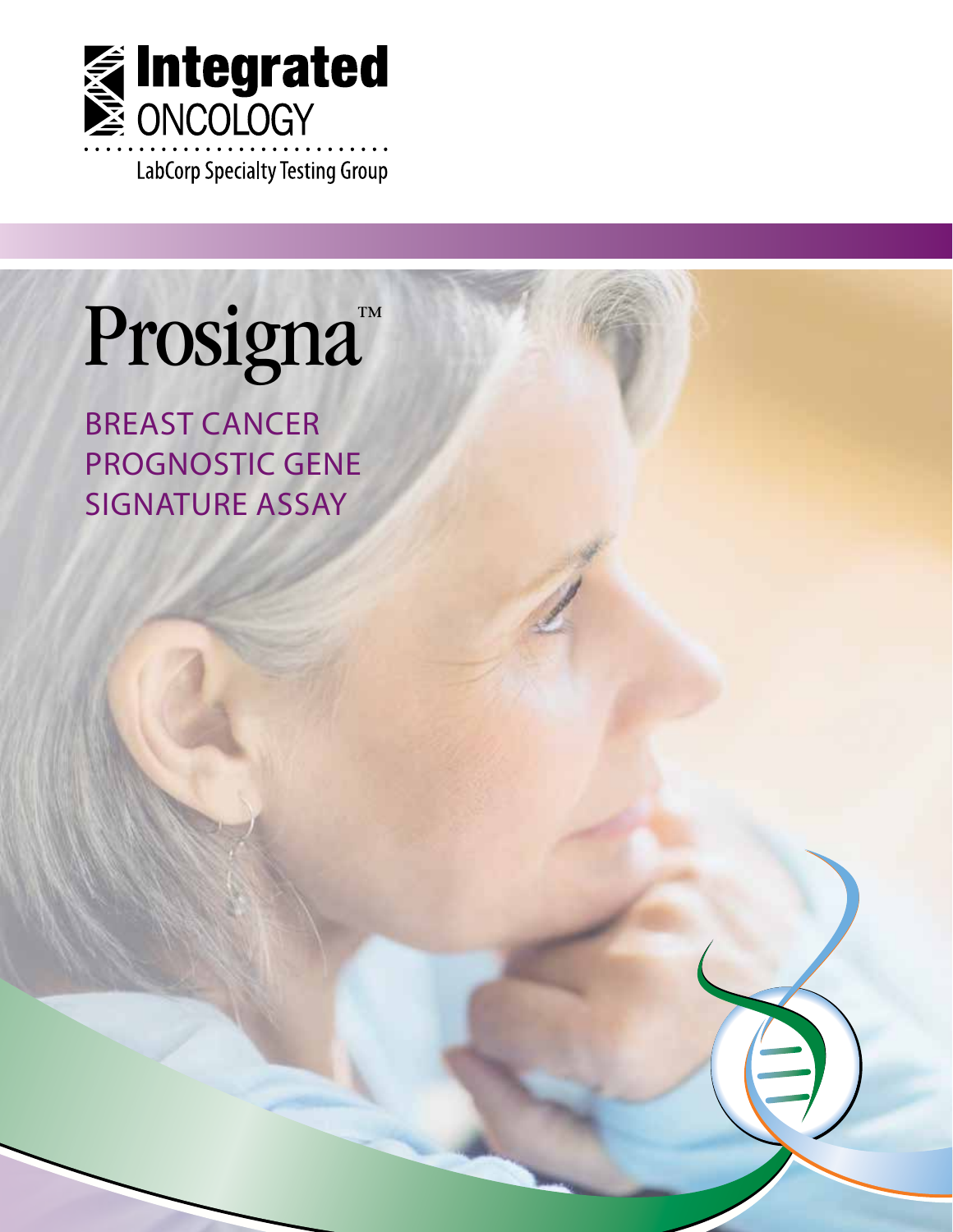### Methodology

The test is based on the reported 50-gene classifier algorithm originally named PAM50 and is performed on the nCounter® Dx Analysis System using RNA extracted from formalin-fixed paraffin-embedded (FFPE) tumor tissue samples. The nCounter-based platform uses gene-specific probe pairs that hybridize directly to the mRNA sample in a single tube reaction without amplification. Digital bar code technology then directly measures gene expression. This digital technology offers a high level of reproducibility, precision, and sensitivity.

#### Specimen Requirements

Formalin-fixed paraffin-embedded (FFPE) tumor tissue samples:

- Blocks Preferred
- Up to six pre-cut unstained slides and one matching H&E-stained slide. 10 µm sections on positively charged slides.

The number of slides required is based on the measured tumor surface area. See chart below. Please note: Tumors with less than a 20 mm<sup>2</sup> surface area are less likely to meet the RNA input requirements.

| <b>Measured Tumor Surface Area</b><br>on H&E Slide (mm <sup>2</sup> ) | Number of Unstained Slides |  |
|-----------------------------------------------------------------------|----------------------------|--|
| 04-19                                                                 | o                          |  |
| 20-99                                                                 | 3                          |  |
| $\geq 100$                                                            |                            |  |

#### References

- 1. Package Insert: Prosigna Breast Cancer Prognostic Gene Signature Assay; Version 01, created 2013-09; REF LBL-C0223-01
- 2. Sestak, I et al., Factors Predicting Late Recurrence for Estrogen Receptor-Positive Breast Cancer. *J Natl Cancer Inst* 2013; 105:1504-11.
- 3. Dowsett, M et al., Comparison of PAM50 Risk of Recurrence Score With Oncotype DX and IHC4 for Predicting Risk of Distant Recurrence After Endocrine Therapy. *J Clin Oncol* 2013; 31:2783-90.
- 4. Jakesz, R et al., Tamoxifen and anastrozole as a sequencing strategy in postmenopausal women with hormone-responsive early breast cancer: updated data from the Austrian breast and colorectal cancer study group trial 8. *Cancer Res* 2009; 69:(2 Suppl):Abstract nr 14.
- 5. Dowsett, M et al., Prediction of Risk of Distant Recurrence Using the 21-Gene Recurrence Score in Node-Negative and Node-Positive Postmenopausal Patients With Breast Cancer Treated With Anastrozole or Tamoxifen: A TransATAC Study. *J Clin Oncol* 2010; 28:1829-1834
- 6. Gnant, M et al., Predicting risk for late metastasis: The PAM50 risk of recurrence (ROR) score after 5 years of endocrine therapy in postmenopausal women with HR+ early breast cancer. A study on 1,478 patients for the ABCSG-8 trial. *Ann Oncol* 2013; 24 (Supplement 3):iii29–iii37.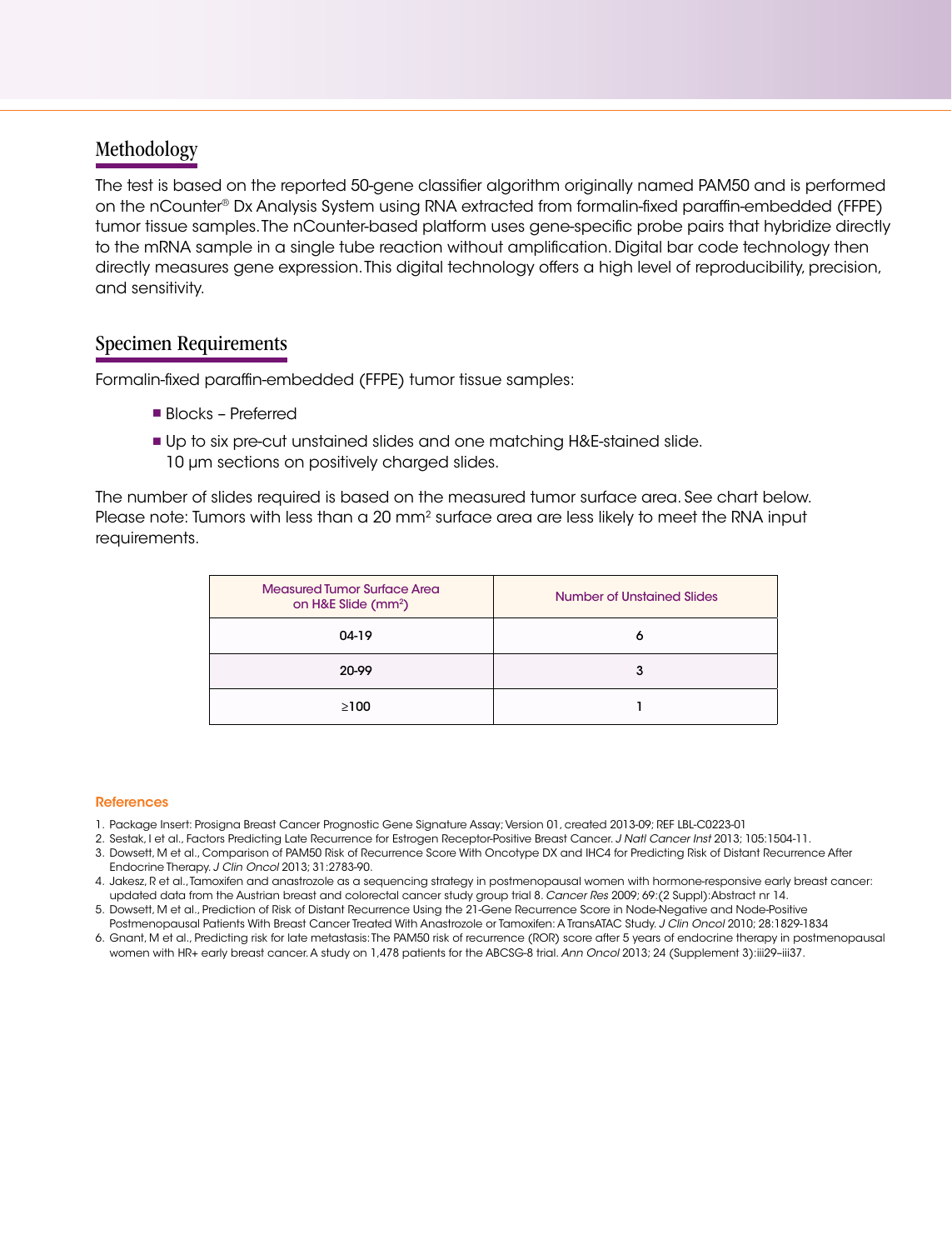# What is Prosigna?

Prosigna™ Breast Cancer Prognostic Gene Signature Assay is an FDA-approved assay which provides a risk category (low, intermediate, high) and a numerical score (0 -100) for the assessment of distant recurrence of disease at 10 years for post-menopausal women with early stage, hormone receptorpositive, invasive breast cancer.<sup>1</sup>



# Indications

Per the FDA approval/package insert, the following are indications for use of Prosigna in female breast cancer patients who have undergone surgery in conjunction with locoregional treatment consistent with standard of care, either:

- A prognostic indicator for distant recurrence-free survival (DRFS) at 10 years in post-menopausal women with hormone receptor-positive, lymph node-negative, Stage I/II breast cancer to be treated with adjuvant endocrine therapy alone, when used in conjunction with other clinicopathological factors.<sup>1</sup>
- A prognostic indicator for DRFS at 10 years in post-menopausal women with hormone receptor-positive, lymph node-positive (1–3 nodes), Stage II breast cancer to be treated with adjuvant endocrine therapy alone, when used in conjunction with other clinicopathological factors. The assay is not intended for patients with 4 or more positive nodes.<sup>1</sup>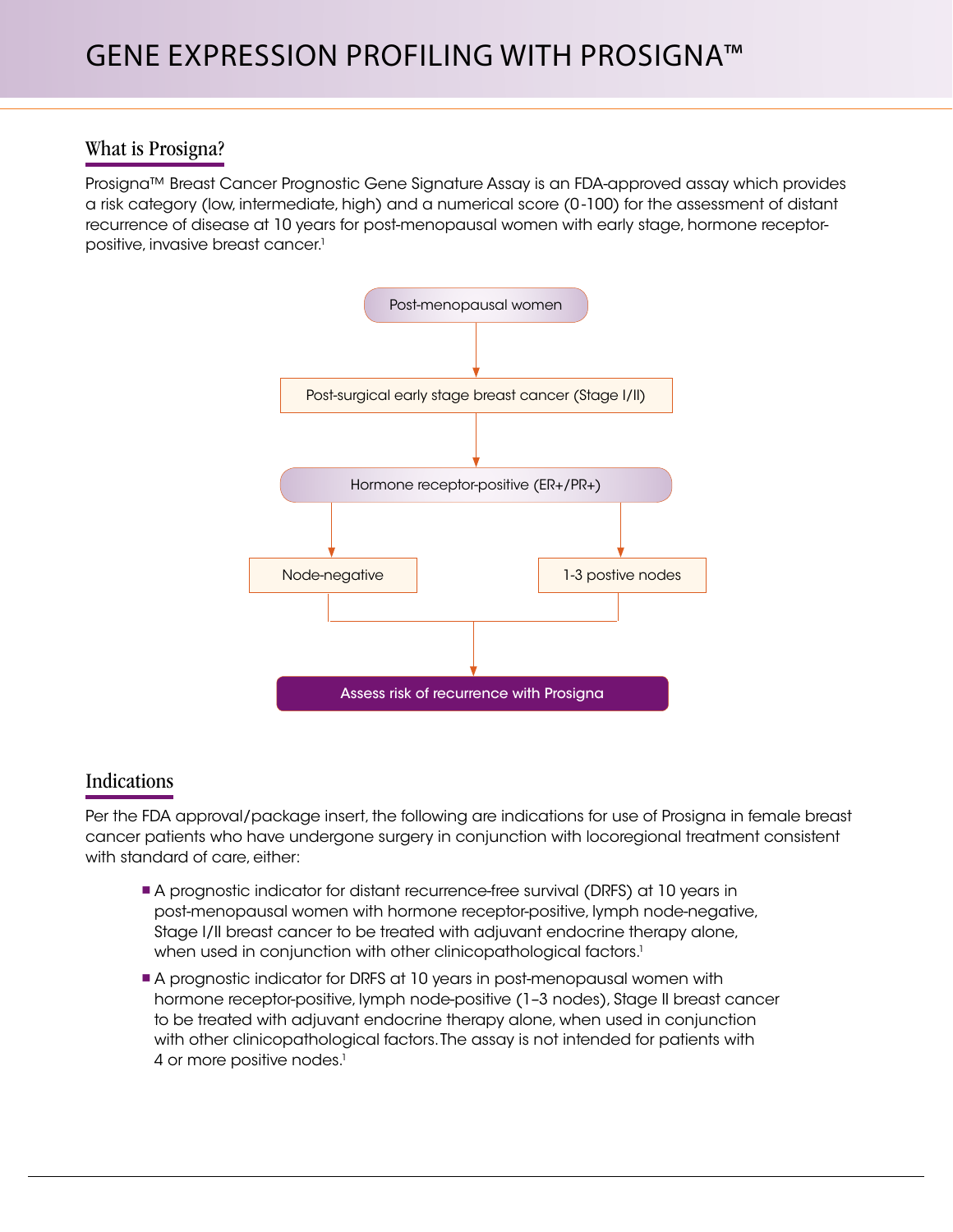# Comparison of Prosigna with Other Risk Recurrent Breast Cancer Assays

#### Prediction of Late Recurrence

A retrospective analysis of more than 1,000 patient samples from the TransATAC study evaluated the relationship between clinical variables, immunohistochemistry markers (IHC4), Oncotype DX® Recurrence Score (RS), and Prosigna Score (ROR) for distant recurrence in years 0-5 and years 5-10 in post-menopausal women with hormone receptor-positive breast cancer. Findings include:

- IHC4, RS, and ROR scores each added overall prognostic information beyond established clinicopathological factors in 0-5 year follow-up for distant recurrence.2
- **However, IHC4 and RS lost most of their prognostic value after 5 years of follow-up.<sup>2</sup>**
- **Prosigna's ROR score showed the highest differential between patients in low-risk and** high-risk groups in the 5-10 year follow-up period (15.1% difference), and was noted as the best discriminator between the two groups.2

#### Kaplan-Meier estimates for distant recurrence according to immunohistochemical markers (IHC4), recurrence score (RS), and risk of recurrence (ROR) score group split at the median value.<sup>2</sup>



Used with permission from Oxford University Press

#### Fewer Intermediate Risk Scores

In assessing the patient distribution by risk categories in the TransATAC node-negative patient subset, the Prosigna assay was found to provide more prognostic information for the assessment of disease at 10 years, with fewer patients categorized as intermediate risk and more as high risk when compared to the Oncotype DX.3

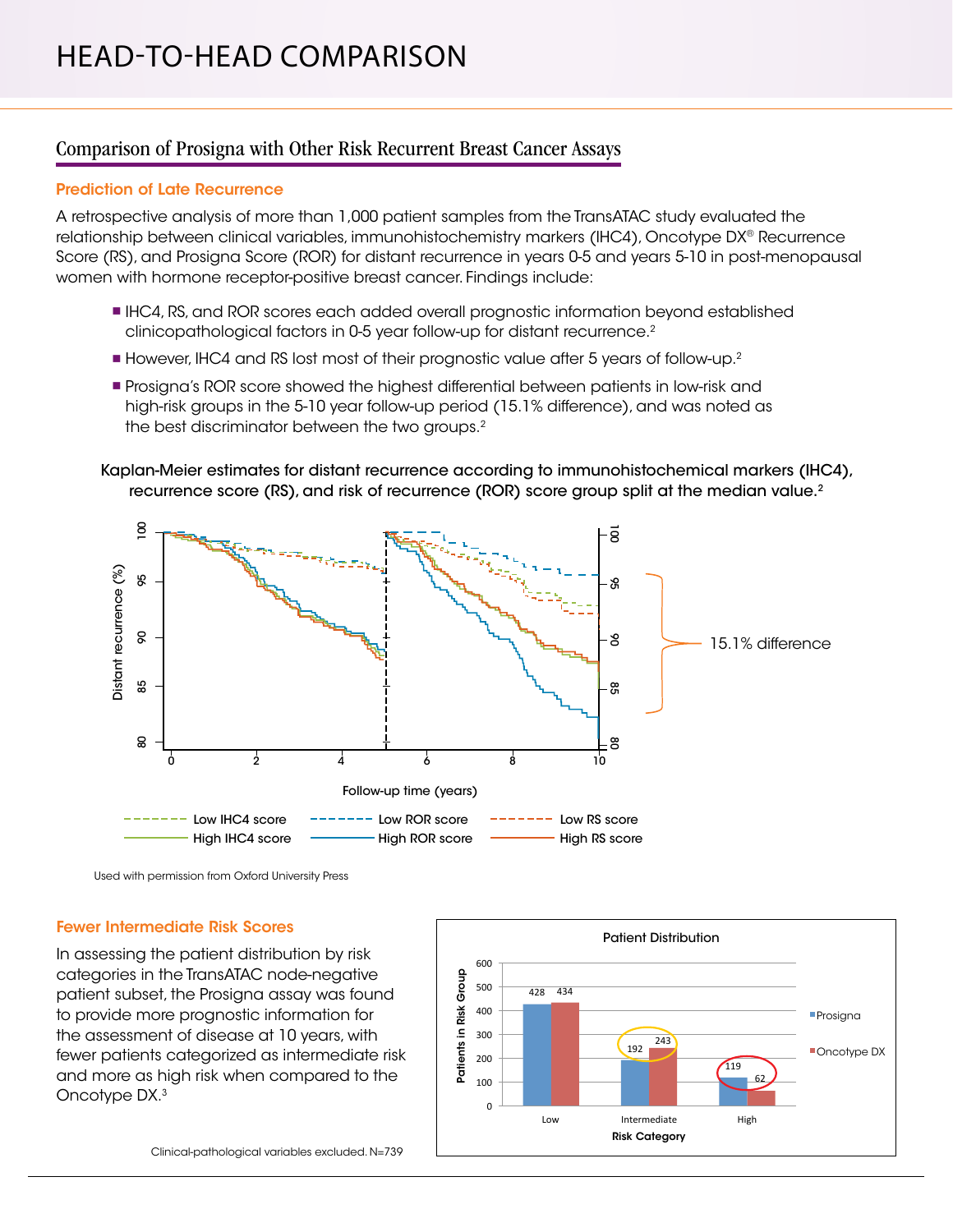# Prosigna Validated in Two Clinical Studies

Prosigna's clinical performance has been validated in two large independent studies using retrospective tissue samples from over 2,400 patients within the intended use population.\*

- Both the ATAC and ABCSG-8 trials assessed the benefit of adjuvant treatment (tamoxifen and anastrozole alone or in combinations for 5 years) in post-menopausal women with hormone receptor-positive early stage breast cancer.<sup>1,4,5</sup>
- A subset of tumor samples from the TransATAC (translational arm of the ATAC trial) and ABCSG-8 trials were analyzed by Prosigna to assess the assay's ability to predict risk of distant recurrence.3,5,6
- Both studies demonstrated that the Prosigna Score provided substantial prognostic information over and above the standard clinical variables (nodal status, tumor size and grade, age, and treatment) in predicting risk of distant recurrence.<sup>1,3,6</sup>

#### Kaplan-Meier curves and data tables showing the percent of patients without distant recurrence by risk group through 10 years and by node status<sup>1</sup>

#### DRFS by Risk Group for Node-Negative Patients



| <b>Risk Group</b> | Number of<br><b>Patients</b><br>(Percentage) | <b>Number</b><br>of Events<br><b>Through</b><br>10 Years | Estimated<br><b>Percentage Without</b><br><b>Distant Recurrence</b><br>at 10 Years (Range) |
|-------------------|----------------------------------------------|----------------------------------------------------------|--------------------------------------------------------------------------------------------|
| Low               | 487 (47%)                                    | 15                                                       | 96.6%<br>(94.4.97.9%)                                                                      |
| Intermediate      | 335 (32%)                                    | 28                                                       | 90.4%<br>$(86.3 - 93.3%)$                                                                  |
| High              | 225 (21%)                                    | 32                                                       | 84.3%<br>$(78.4 - 88.6%)$                                                                  |

Used with permission from NanoString Technologies

\*post-menopausal women with hormone receptor-positive early stage breast cancer

DRFS by Risk Group for Node-Positive (1-3)



| <b>Risk Group</b> | Number of<br><b>Patients</b><br>(Percentage) | <b>Number</b><br>of Events<br><b>Through</b><br>10 Years | Estimated<br><b>Percentage Without</b><br><b>Distant Recurrence</b><br>at 10 Years (Range) |
|-------------------|----------------------------------------------|----------------------------------------------------------|--------------------------------------------------------------------------------------------|
| Low               | 158 (41%)                                    | 7                                                        | 94.2%<br>$(88.1 - 97.2%)$                                                                  |
| High              | 224 (59%)                                    | 46                                                       | 75.8%<br>$(68.9 - 81.4%)$                                                                  |